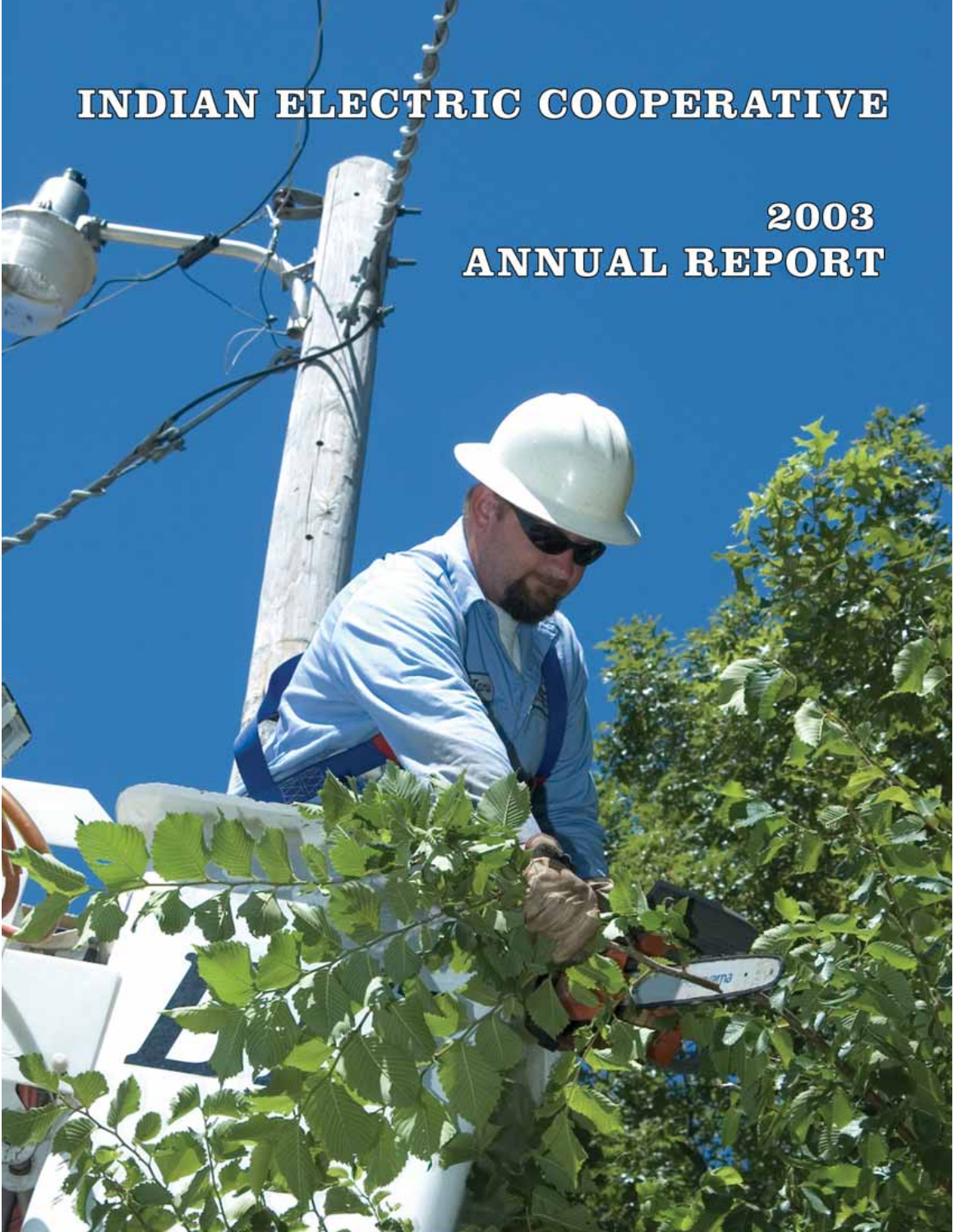

### Our Mission

Indian Electric Cooperative is a member-owned organization dedicated to the delivery of quality electric power, related value-added services and the investment in our communities that contribute to the quality of life for the membership.

Indian Electric Cooperative, Inc. has been dedicated to providing its members with the best electric service at the lowest possible price for 65 years. A consumer-owned, non-profit distribution cooperative, IEC supplies electric service and related products to its members in all or portions of seven northcentral and northeastern Oklahoma counties including Creek, Kay, Noble, Osage, Pawnee, Payne and Tulsa.

Incorporated Aug. 1, 1939, IEC now provides 12,625 members with service to 18,256 homes and businesses through 3,481 miles of distribution line covering a service territory of 2,500 square miles. IEC employs 80 people and has headquarters in Cleveland, a district office in Fairfax and a warehouse in Pawnee.

### **and Purpose**

IEC is governed by a board of trustees from each of its nine districts. Each trustee serves a three-year term. All cooperative members have equal voting rights and have the opportunity to vote at IEC's district and annual meetings.

IEC continues to dedicate time, energy and resources to accomplishing its mission – to deliver quality electric power and related value-added services along with community investments that contribute to the quality of life for our membership.

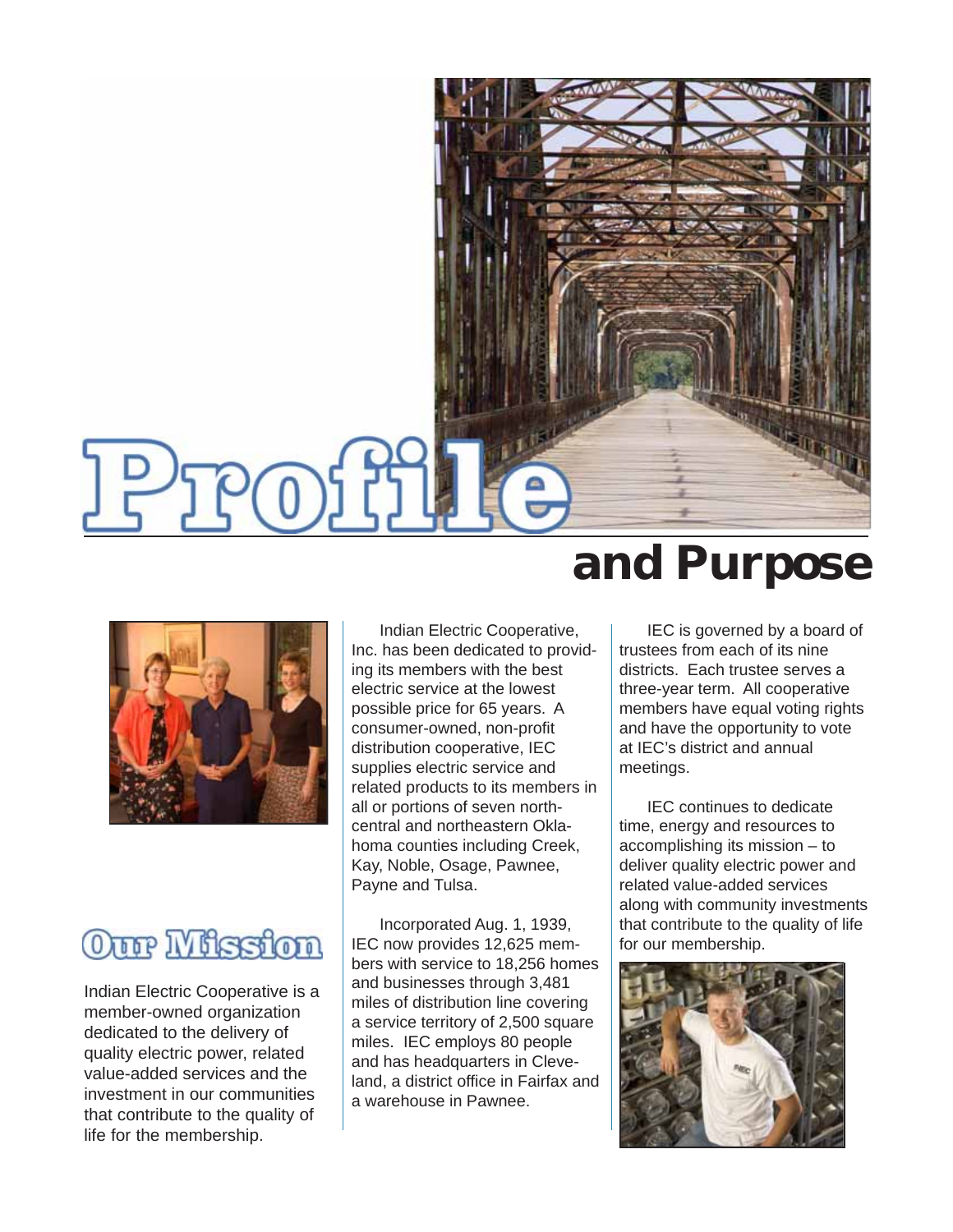

The electric utility industry seems to have settled down somewhat after the talk of electric utility deregulation faded and the Enron debacle is no longer in our daily headlines. As your cooperative general manager, I should be able to breathe a sigh of relief and go on about business as usual. This is very, very far from the truth.

Unrestricted retail electric competition was never implemented in Oklahoma, but the idea that it might be caused most utilities, including investor-owned and municipally-owned electric systems along with rural electric cooperatives, to change the way we thought and operated. In a free market-competitive environment, you must keep your price as low or lower than your competitor. The low price supplier who provides the same quality as its higher priced competition will thrive in the marketplace. This spurred the players in the electric industry to get 'lean and mean' and keep costs as low as possible. For a lot of utilities, reducing costs started with reducing personnel and closing local offices. The popular thought was that we could centralize services and save money. If the cost was low enough, consumers would tolerate a little less service.

This proved to be very wrong. Electricity is an essential service. In reality, the average consumer may try to conserve electricity and use it wisely, but few will give up what they feel are necessities – lights, heating, cooling, appliances, etc. Consumers are also very unwilling to accept compromise in the quality of electric service. They don't want interruptions and when they need to transact business, they don't like to talk to someone in Ohio or Minnesota. They want to talk to a local person and they want their problem fixed as soon as possible.

At Indian Electric, we learned our lessons from the possibility of competition, but we never changed our basic principles. We want to provide you with the best

#### General Manager's Message by Jack Clinkscale

service possible at the lowest rate we can. However, we are, and always will be, a local company. When you call our office you will always hear a human voice (an Oklahoma voice.) When you have a problem, it will be resolved by people who most likely are your friends and neighbors.

We never forget we are owned by you, our members, and that we must meet your needs and expectations. That has, and always will be, job No.1.



One of the important functions of your board of trustees is planning for the cooperative's future. There is no question the electric utility industry is becoming more complex and decisions made in the boardroom can have farreaching consequences.

Each month as we gather at the board table, we bring with us the spirit of the original board members and we are ever mindful of the cooperative principles.

Indeed, co-ops and their employees have a unique sense of duty compared with corporate America, where it is rare to see trustees and management interacting with their consumers both in and out of the office. I know coops are built on caring about their members, and they do anything they can to help those members wherever they can.

### President's Message by Wanda Foster

My belief in the dedication and hard work of our employees has been re-enforced since I became a trustee. I wouldn't want to be repairing electric lines with snow and ice falling or lightning flashing, yet our linemen never hesitate to do so. Supporting them are the in-office employees who leave the warmth and safety of their homes to come to the co-op to answer your phone calls, gather needed materials and perform other various jobs required to restore your electric service.

As our economy is globalized, more and more people are looking for a sense of community; they want to be a part of a community where their values are shared. Community is a shared value embraced by everyone at your cooperative.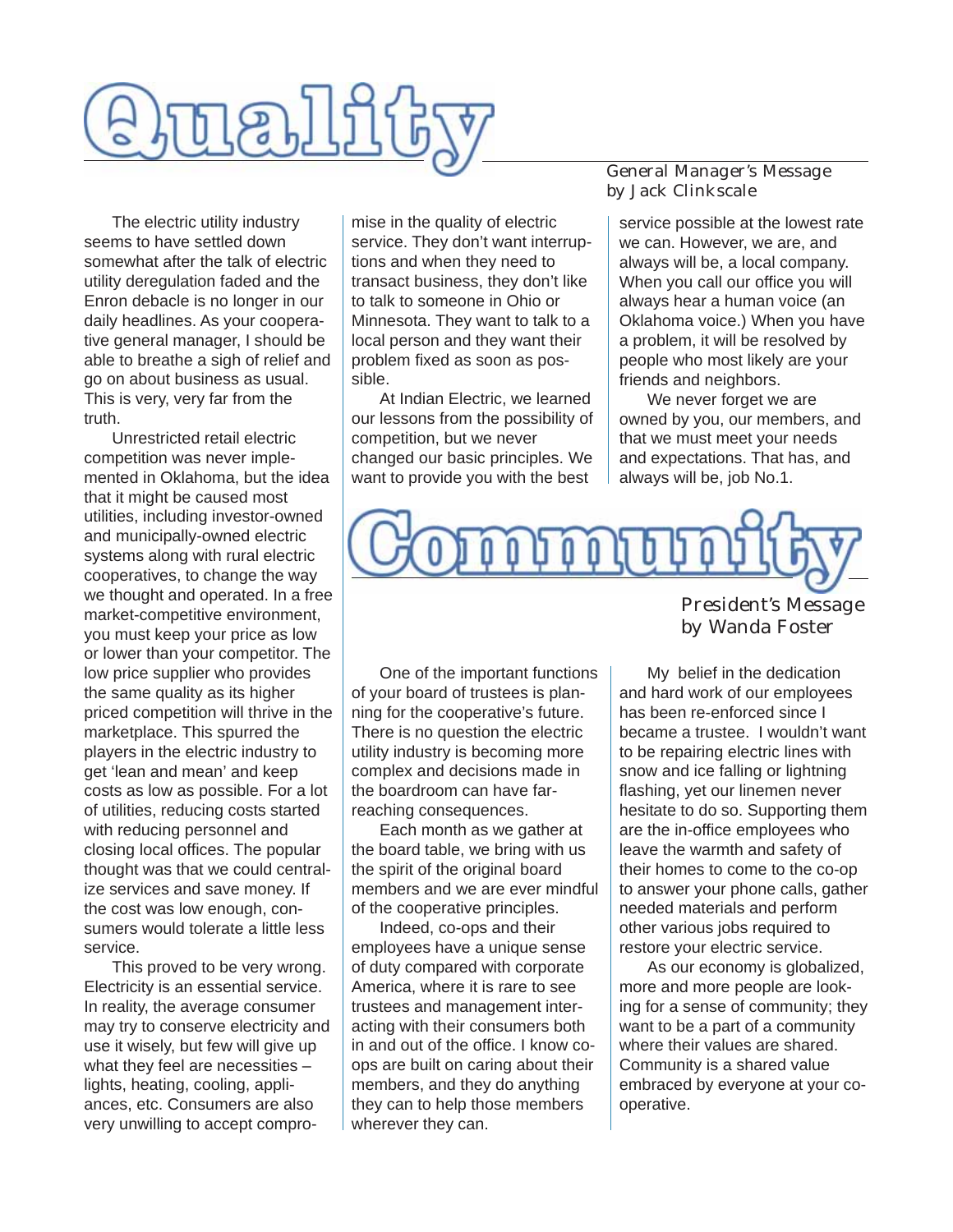

### **& Patronage Capital**

For the years ended December 31, 2003 and 2002

|                                                                                                                                                                                                 | 2003                                                                                   | 2002                                                                                   |
|-------------------------------------------------------------------------------------------------------------------------------------------------------------------------------------------------|----------------------------------------------------------------------------------------|----------------------------------------------------------------------------------------|
| <b>Operating revenues</b>                                                                                                                                                                       | \$24,142,428                                                                           | \$24,161,199                                                                           |
| <b>Operating expenses:</b>                                                                                                                                                                      |                                                                                        |                                                                                        |
| Cost of power<br>Distribution expense - operations<br>Distribution expense - maintenance<br>Consumer accounts<br>Customer service and information<br>Administrative and general<br>Depreciation | 13,130,929<br>1,499,197<br>1,456,048<br>1,506,195<br>389,145<br>2,419,830<br>2,258,573 | 12,817,893<br>1,136,305<br>2,004,295<br>1,301,881<br>361,343<br>2,194,359<br>2,175,418 |
| Interest on long-term debt                                                                                                                                                                      | 1,604,596                                                                              | 1,708,325                                                                              |
| <b>Total operating expenses</b><br><b>Net operating expenses</b>                                                                                                                                | 24,264,513<br>(122, 085)                                                               | 23,699,819<br>461,380                                                                  |
| Non-operating margins:                                                                                                                                                                          |                                                                                        |                                                                                        |
| Interest income<br>Other                                                                                                                                                                        | 200,792<br>67,047                                                                      | 262,126<br>173,748                                                                     |
| <b>Total non-operating expenses</b>                                                                                                                                                             | 267,839                                                                                | 435,874                                                                                |
| Generation and transmission cooperative<br>and other capital credits                                                                                                                            | 374,192                                                                                | 462,326                                                                                |
| Net margins for year                                                                                                                                                                            | 519,946                                                                                | 1,359,580                                                                              |
| Patronage capital - beginning of year                                                                                                                                                           | 29,040,728                                                                             | 28,112,296                                                                             |
| Retirement of capital credits                                                                                                                                                                   | (303, 413)                                                                             | (431, 148)                                                                             |
| Patronage capital - end of year                                                                                                                                                                 | \$29,257,261                                                                           | \$29,040,728                                                                           |



Notice is hereby given that the 2004 Annual Meeting of Members of Indian Electric Cooperative, Inc. will be held at 10 a.m. Saturday, Oct. 23, 2004, at the Cleveland High School Gymnasium located in Cleveland, Pawnee County, Oklahoma.

Purpose of the meeting is to act on the following matters:

1. Reports of Officers and Trustees;

2. Election of Cooperative

Trustees from Districts 3, 6, and 9; 3. All other business that may come before the meeting or any adjournments thereof.

Registration for the 2004 Annual Meeting will commence at 8:15 a.m., Saturday, Oct. 23, and the meeting will be called to order at 10 a.m.

Each membership, whether it is a single membership or a joint membership, shall be entitled to one vote in any matter that may

#### 2004 Annual Meeting

come before the meeting.

Memberships other than residential must present a letter on organizational stationery, signed by a recognized official of the organization, indicating the bearer as the official voting representative of the organization. The bearer must present the letters at the time of registration.

Berry Keeler, Secretary, Board of Trustees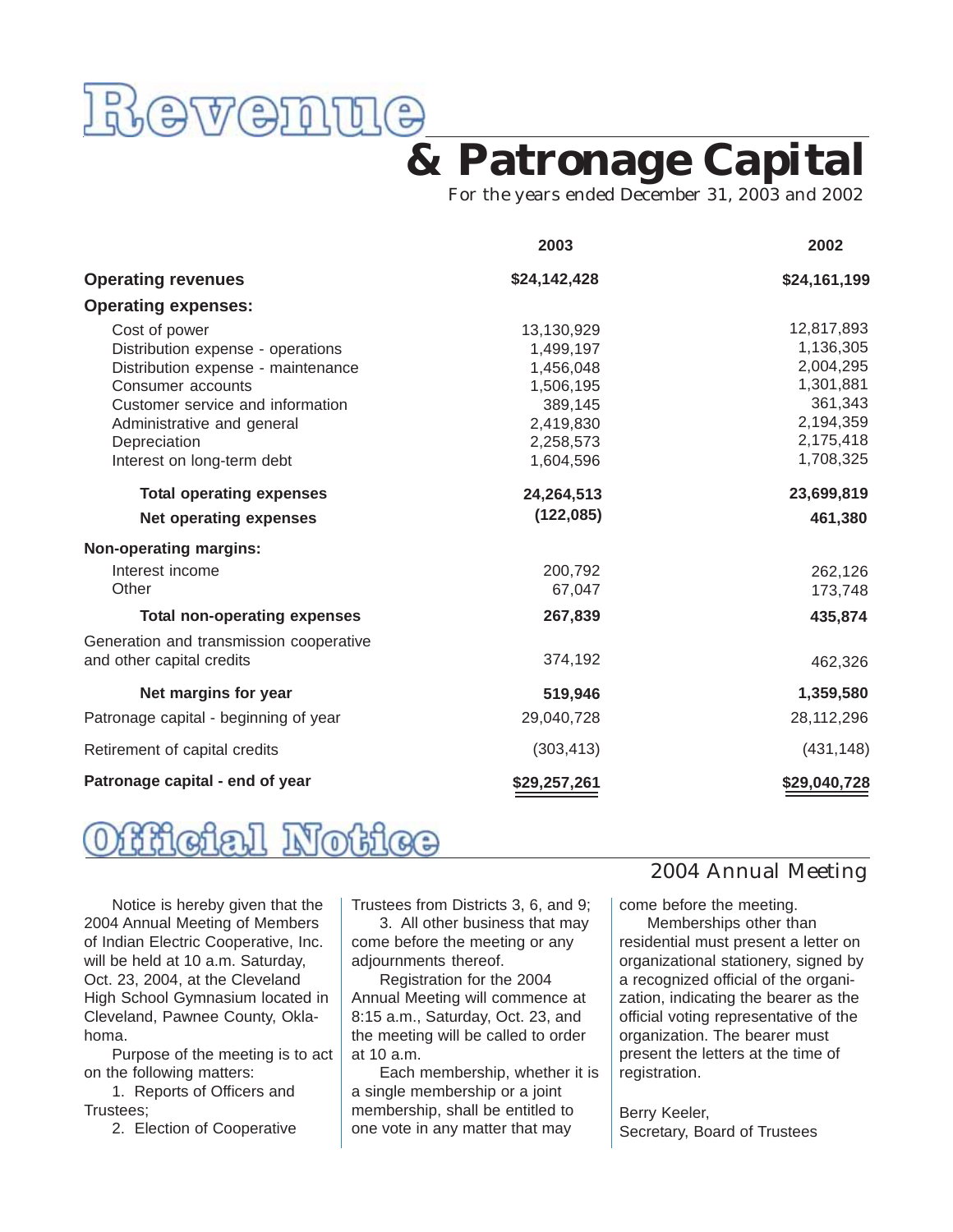

as of December 31, 2003

**\$70,625,484**

#### **Assets:**

| <b>WHAT</b><br><b>WE OWN</b>   | Electric plant at original cost<br>Less Depreciation                                                                                              | \$78,423,413<br>25,656,990 | \$52,766,423                                                              |
|--------------------------------|---------------------------------------------------------------------------------------------------------------------------------------------------|----------------------------|---------------------------------------------------------------------------|
|                                | Cash<br>Investments<br>Accounts receivable<br>Material & supplies<br>Prepayments, other accrued assets and deferred debits                        |                            | 541,620<br>12,992,740<br>3,303,292<br>306,415<br>714,994                  |
|                                | <b>Total</b>                                                                                                                                      |                            | \$70,625,484                                                              |
| <b>Liabilities:</b>            |                                                                                                                                                   |                            |                                                                           |
| <b>WHAT</b><br><b>WE OWE</b>   | Long term debt - RUS, CFC<br>Current maturities of long term debt<br>Member deposits<br>Accounts payable<br>Deferred credits<br>Other liabilities |                            | 30,978,843<br>1,700,000<br>1,152,842<br>1,640,044<br>125,076<br>3,734,124 |
| <b>OUR</b><br><b>NET WORTH</b> | Membership fees<br>Patronage capital<br>Other equities                                                                                            |                            | 685,945<br>29,257,261<br>1,351,349                                        |

**Total**

I am pleased to present the 2003 results for Indian Electric Cooperative. The cooperative's 2003 financial statements were audited by Briscoe, Burke & Grigsby, LLP, Certified Public Accountants, and George Nobles, CPA, audited the Operation Round Up financial records. In their opinions, the 2003 financial statements present fairly, in all material respects, the financial position and results of operation for Indian Electric Cooperative and the IEC Foundation in conformity and generally accepted accounting principles.

Berry Keeler, Secretary, Board of Trustees

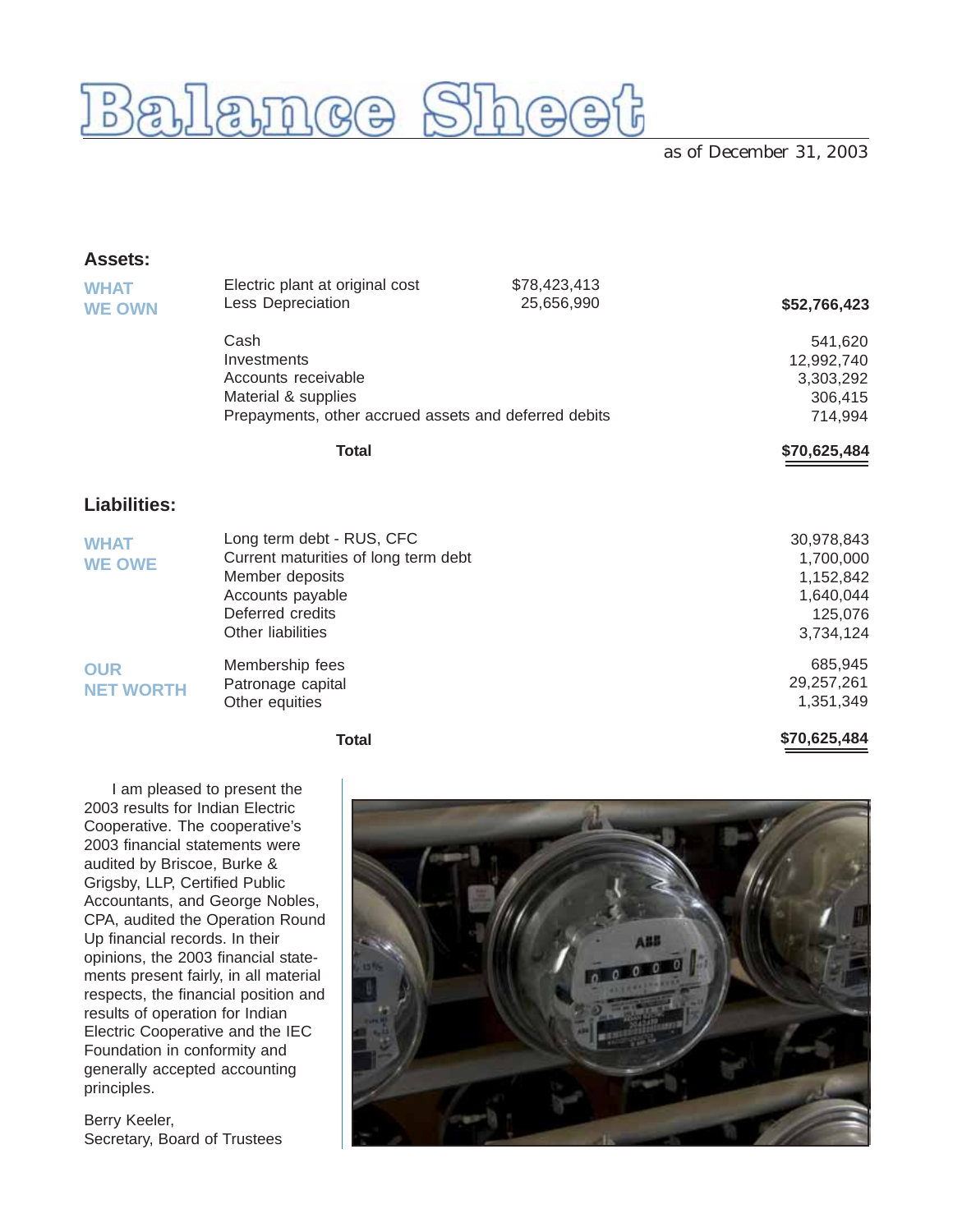# Operation Round Up®

| Financial Statements for years ended December 31 | 2003        | 2002        |
|--------------------------------------------------|-------------|-------------|
| <b>Changes in unrestricted net assets:</b>       |             |             |
| Revenues:                                        |             |             |
| <b>Operation Round Up</b>                        | \$41,557.87 | \$42,549.24 |
| Investment income                                | 1,559.86    | 3,300.51    |
| Total                                            | 43,117.73   | 45,849.75   |
| Expenses:                                        |             |             |
| Grants to:                                       |             |             |
| Fire and police agencies                         | 4,900.00    | 1,200.00    |
| Educational organizations                        | 7,771.83    | 7,000.00    |
| Religious organizations                          | 500.00      | 678.00      |
| Health care organizations                        | 2,000.00    | 4,000.00    |
| Civic organizations                              | 5,293.98    | 10,927.71   |
| <b>Public libraries</b>                          | 0.00        | 0.00        |
| Total                                            | 20,465.81   | 23,805.71   |
| <b>Neighbor Assistance:</b>                      |             |             |
| Food and household staples                       | 3,880.06    | 1,247.72    |
| Medical and dental care                          | 2,812.43    | 1,623.82    |
| Clothing                                         | 100.00      | 0.00        |
| Home improvements                                | 1,185.00    | 2,169.71    |
| House and car payments                           | 27,522.16   | 19,100.82   |
| Miscellaneous                                    | 400.00      | 2,845.68    |
| Total                                            | 35,899.65   | 26,987.75   |
| <b>Support Expenses:</b>                         |             |             |
| Audit fees                                       | 1,175.00    | 1,175.00    |
| Office supplies                                  | 24.38       | 56.87       |
| Travel expense                                   | 2,178.72    | 2,163.36    |
| Postage                                          | 37.00       | 19.60       |
| Miscellaneous                                    | 141.70      | 125.00      |
| Total                                            | 3,556.80    | 3,539.83    |
| Increase (Decrease) in unrestricted net assets   | (16,804.53) | (8,483.54)  |
| Net assets at beginning of year                  | 73,278.54   | 81,762.08   |
| Net assets at end of year                        | 56,474.01   | 73,278.54   |
| Assets:                                          |             |             |
| Cash                                             | 3,301.52    | 4,325.16    |
| Savings                                          | 3,172.49    | 11,062.67   |
| Investments                                      | 50,000.00   | 57,890.71   |
| <b>Total Assets</b>                              | 56,474.01   | 73,278.54   |
| <b>Liabilities and net ssets:</b>                |             |             |
| <b>Total liabilities</b>                         | 0.00        | 0.00        |
| Net assets:                                      |             |             |
| Unrestricted                                     | \$56,474.01 | \$73,278.54 |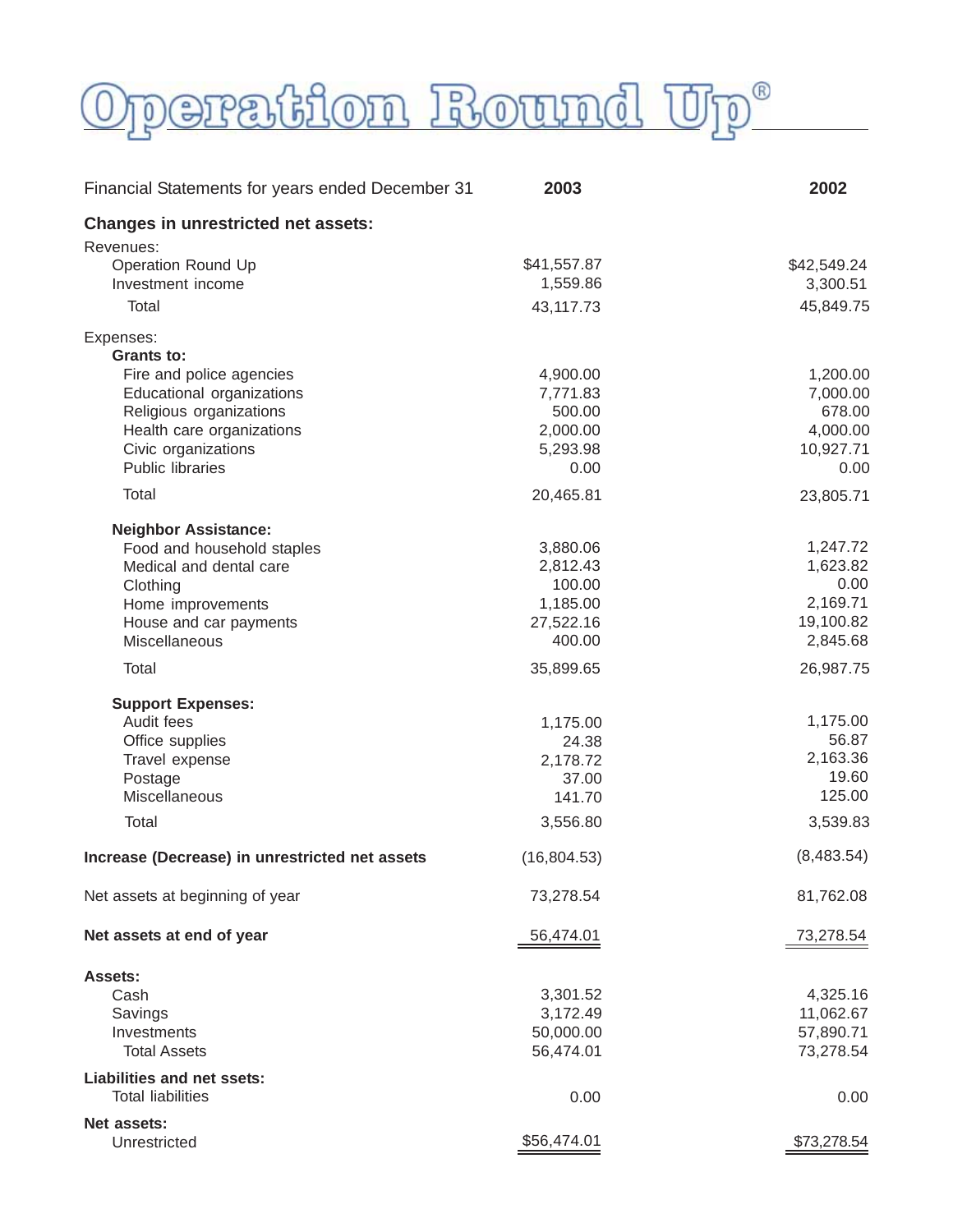

The Annual Meeting of Members of Indian Electric Cooperative, Inc. was held at the Cleveland High School multi-purpose room and gymnasium on Saturday, Oct. 18, 2003. At approximately 10:00 a.m., Dr. Greg Fielding, president of the board of trustees, called the meeting to order.

Dr. Fielding introduced members of American Legion Post #3 who led a salute to the Flag of the United States. Rev. Dakota Rush, pastor of the Christian Church of Cleveland, delivered the invocation. Indian Electric employee Janice Brown sang the national anthem and God Bless America.

Mike Vaughan, mayor of Cleveland, was introduced and, in turn, welcomed all visitors to Cleveland.

President Fielding advised that Wanda Foster, secretary of the board of trustees, would serve as secretary of the annual meeting.

Ms. Foster was introduced and conducted several prize drawings. Following the prize drawings, she introduced Betty Buck, executive director of Cleveland Chamber of Commerce, who announced winners of drawings held in the Business Spotlight.

Ms. Foster stated the cooperative currently has 12,489 members and bylaws require 5

percent of the members must register their attendance in order to constitute a quorum and have a legal meeting. She reported 637 had registered and declared a quorum in attendance.

A true copy of the official Notice of the Annual Meeting of Members for 2003 was mailed to all members in accordance with the bylaws of the cooperative.

Ms. Foster then called for any additions or corrections to the minutes of the 2002 Annual Meeting. There were no additions or corrections and on motion duly made and seconded, the minutes of the 2002 Annual Meeting of Members were declared approved as written. Ms. Foster turned the meeting back to President Fielding.

President Fielding introduced honored guests and visiting cooperative representatives. He further introduced members of the board of trustees.

The next order of business was the election of trustees to the cooperative's board to represent districts 2, 5 and 8 for the next three years. President Fielding turned the chair over to Ron Barber, corporate counsel. Mr. Barber explained results of district meetings, stating the incumbent trustees in each of the districts were unopposed and, by reason thereof, became the official nominees. Those individuals were

named as Mike Spradling, district 2; Wanda Foster, district 5; and Greg Fielding and Gary Moore, district 8. Mr. Barber then called for a motion to elect those nominees to their respective districts by acclamation. Motion was made, seconded and carried. Mike Spradling will represent district 2, Wanda Foster will represent district 5, and Greg Fielding and Gary Moore will represent district 8, all for threeyear terms.

Mr. Barber turned the meeting back to President Fielding. President Fielding introduced Tim Muniz who in turn introduced Chase Foster accompanied by his grandfather, who entertained the audience with fiddle and guitar playing. Mr. Muniz then entertained with a vocal presentation.

General Manager Jack Clinkscale made a presentation to the membership, giving a brief summary of his background and expressing gratitude to the members and employees of Indian Electric.

Secretary Wanda Foster conducted more prize drawings with grand prizes presented at the conclusion.

There being no further business, the 2003 Annual Meeting of Members adjourned.